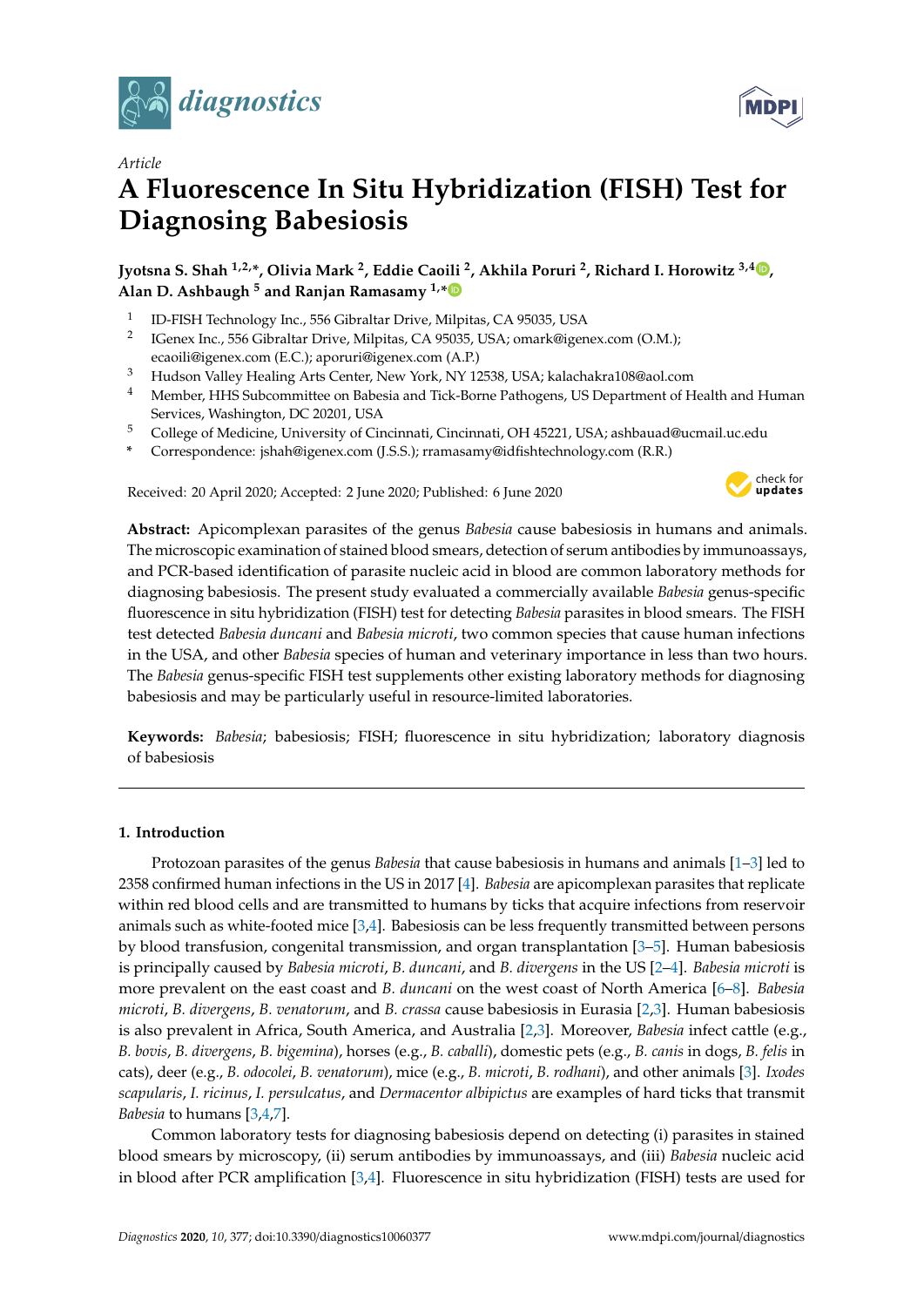detecting malaria parasites in blood smears [\[9,](#page-7-8)[10\]](#page-7-9) and tuberculosis bacilli in sputum smears [\[11,](#page-7-10)[12\]](#page-7-11). We now report the details of a commercially available FISH test designed to detect all known species of *Babesia* parasites in blood smears. The FISH test is based on DNA probes that hybridize to the multiple copies of 18S ribosomal RNA (rRNA) present in *Babesia* cells, and therefore the test does not entail PCR amplification of nucleic acid.

#### **2. Materials and Methods**

#### *2.1. FISH Assay Reagents*

The study utilized the *Babesia* genus-specific FISH assay kit (catalogue number BabGK04) available from ID-FISH Technology Inc. (Milpitas, CA, USA). The kit contained DNA probes targeting *Babesia* 18S rRNA, a hybridization buffer, a smear preparation reagent (SPR), necessary buffers, a counter stain, and a slide mounting medium. The DNA probes were covalently labeled with Alexa 488 green fluorescent dye.

#### *2.2. FISH Test Method*

The *Babesia* genus-specific test was performed according to the manufacturer's instructions provided with the kit similar to the FISH test procedures for *Plasmodium falciparum* and *Plasmodium vivax* [\[9\]](#page-7-8) and *Plasmodium knowlesi* [\[10\]](#page-7-9). Three parts EDTA-treated whole blood or fresh cultures for testing were first mixed with 1 part SPR by volume. A thin smear on a glass microscope slide prepared from 4 µL of this mixture was air-dried and fixed with methanol. After adding 12 µL of hybridization buffer containing the probe mix to each fixed smear, it was covered with a plastic cover-slip and placed in a humid container at 37 °C for 30 min for hybridization. After 30 min, the smear was washed twice for 2 min each with wash buffer at an ambient temperature, followed by a rinse with rinse buffer. A drop of counterstain was added after drying the smear in complete darkness. The smear was then covered with a glass cover-slip and viewed at ×1000 magnification in an Olympus light microscope (Olympus, Tokyo, Japan) with an attached LED unit containing 492 nm excitation and 530 nm emission band pass filters (ID-FISH, Milpitas, CA, USA). *Babesia* parasites fluoresce green under these conditions.

## *2.3. Analytical Specificity of the Babesia Genus FISH Test*

The FISH test was performed on smears prepared as described above from 12 pertinent species of bacteria and non-*Babesia* parasites in addition to *Babesia duncani* and *Babesia microti* grown in hamster blood as positive controls and a negative control of uninfected human blood (Table [1\)](#page-2-0). An online BLASTn analysis at the National Centre for Biological Information (NCBI, Bethesda, MD, USA https://[blast.ncbi.nlm.nih.gov\)](https://blast.ncbi.nlm.nih.gov) of the DNA probe sequences used in the *Babesia* genus FISH test was also performed against the human genome as well as Apicomplexa (taxid 5794), *Theileria* (taxid 5873), *Cytauxzoon* (taxid 27995), and *Babesia* (taxid 5864) genomes.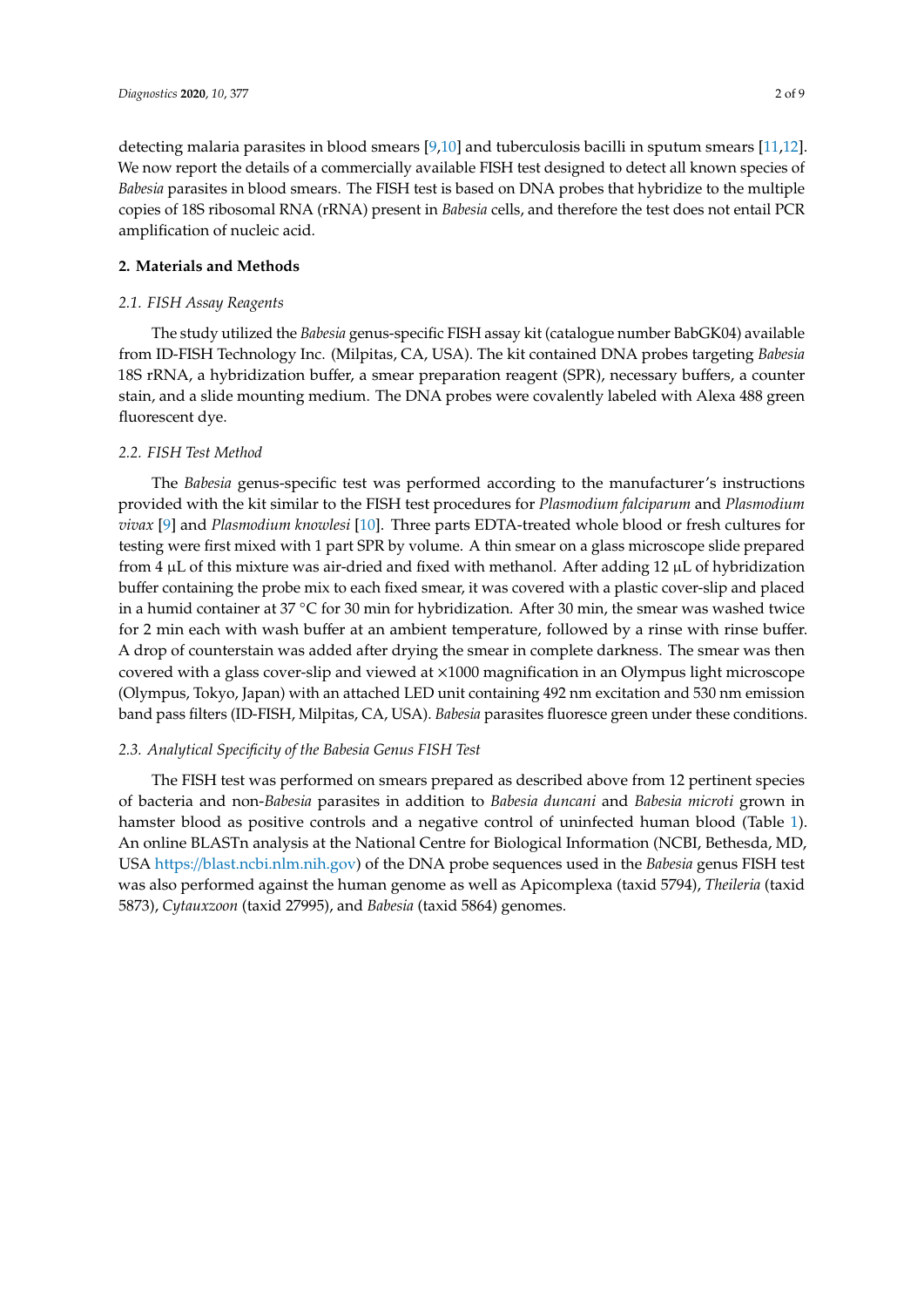| <b>Bacteria</b>           | Source                                                              |  |  |
|---------------------------|---------------------------------------------------------------------|--|--|
| Anaplasma phagocytophilum | Patient blood from IGeneX positive for Anaplasma phagocytophilum    |  |  |
| Bartonella henselae       | ATCC 49882 in vitro culture                                         |  |  |
| Borrelia burgdorferi      | ATCC 35210-B31 in vitro culture                                     |  |  |
| Borrelia hermsii          | DSM 5251 in vitro culture                                           |  |  |
| Ehrlichia chaffeensis     | Patient blood from IGeneX positive for Ehrlichia chaffeensis        |  |  |
| Protozoa                  |                                                                     |  |  |
| Leishmania donovani       | ATCC 50212 in vitro culture                                         |  |  |
| Plasmodium falciparum     | Patient blood from Kenya                                            |  |  |
| Plasmodium malariae       | Patient blood from Kenya                                            |  |  |
| Plasmodium ovale          | Patient blood from Kenya                                            |  |  |
| Plasmodium vivax          | Patient blood from India                                            |  |  |
| Theileria equi            | BEG-120 in vitro culture in equine blood, Fuller Lab, Fullerton, CA |  |  |
| Trypanosoma cruzi         | ATCC 50823 in vitro culture                                         |  |  |
| Controls                  |                                                                     |  |  |
| Negative control          | Uninfected human blood                                              |  |  |
| Positive control 1        | Hamster blood infected with Babesia duncani ATCC PRA-302            |  |  |
| Positive control 2        | Hamster blood infected with Babesia microti ATCC 30221D             |  |  |

<span id="page-2-0"></span>**Table 1.** Reference pathogens tested in the *Babesia* genus fluorescence in situ hybridization (FISH) test.

*Anaplasma phagocytophilum* and *Ehrlichia cha*ff*eensis* infections in patients were confirmed by immunofluorescence assays at IGeneX, as described at [www.igenex.com.](www.igenex.com) Hamster blood infected with *Babesia duncani* and *Babesia microti* were provided by Dr. Alan Ashbaugh, University of Cincinnati, OH, USA.

## *2.4. Detection of Di*ff*erent Babesia Species in the Babesia Genus-Specific FISH Test*

The *Babesia* genus-specific FISH test was performed on thin blood smears prepared as described above from (i) hamster blood infected with *B. microti* and *B. duncani* (provided by Dr. Alan Ashbaugh, University of Cincinnati, OH, USA), (ii) an in vitro culture of *B. divergens* in human blood (Cat. No. CA-DIV-12, Fuller Laboratory, Fullerton, CA, USA) and (iii) bovine blood infected with *B. bigemina* and *B. bovis* (provided by Dr. Massaro Ueti, Washington State University, WA, USA). Blood smears from two patient blood samples received at IGeneX for routine testing and confirmed to be infected respectively with *B. duncani* and *B. microti* by DNA sequencing were also tested.

# *2.5. Analytical Sensitivity of the Babesia Genus FISH Test*

The analytical sensitivity was measured as the limit of detection (LOD) as previously described for FISH tests on *P. falciparum*, *P. vivax*, and *P. knowlesi* [\[9](#page-7-8)[,10\]](#page-7-9). The LOD was determined as the lowest concentration of parasites that could be detected by FISH in every one of 20 replicate smears prepared as described above at different serial dilutions of *B. duncani* (ATCC PRA-302) and *B. microti* (ATCC 30221D) grown in hamster blood provided by Dr. Alan Ashbaugh, University of Cincinnati, OH, USA. The starting parasitemia in hamster blood was determined from Giemsa-stained blood smears. The hamster blood was initially diluted to 1:1000 with uninfected human blood and then serially diluted two-fold in the same human blood to a final dilution of 1:32,000, before performing FISH tests on triplicate blood smears at each dilution. Once a preliminary LOD was determined, 17 additional smears made at the same dilution were tested for confirming the LOD.

## *2.6. Detection of B. duncani and B. microti in Clinical Blood Samples*

From clinical blood samples originating in different US states that were received at IGeneX for routine testing and found to be positive in the *Babesia* genus FISH test, 44 were randomly selected for DNA sequencing after PCR amplification to further confirm that the test can detect both *B. duncani* and *B. microti* in clinical samples. For this purpose, DNA was first purified from 200 µL of EDTA-treated whole blood using the Generation Capture Column kit (Qiagen, Valencia, CA, USA). The purified DNA was then PCR-amplified in an Eppendorf Thermocycler 7000 using forward and reverse primers (Integrated DNA Technologies, San Diego, CA, USA) that targeted a species-variable region of *Babesia*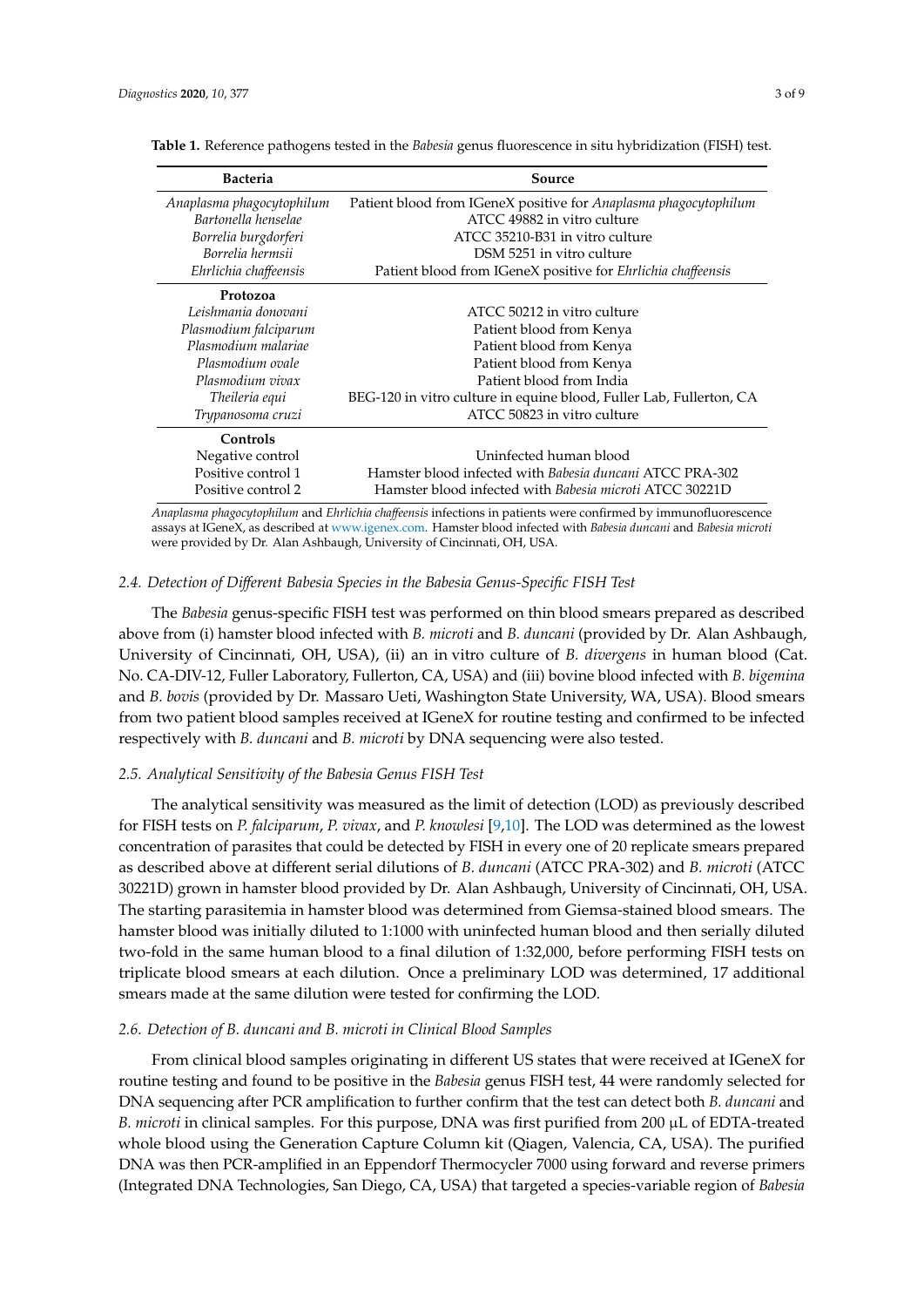18S rDNA to yield an approximately 350 bp amplicon. For each PCR reaction, 9  $\mu$ L of DNA was combined with 21  $\mu$ L of the PCR reaction mixture (10 mM Tris-HCl pH 8.3, 50 mM KCL, 5 mM MgCl2, 0.001% gelatin, 1% glycerol, 0.5 µg of each primer, 0.1 mM dNTPs, and 0.25 U Amplitaq Gold from Applied Biosystems, Foster City, CA, USA). The PCR conditions employed were an initial denaturation at 95 ◦C for 10 min, followed by 50 cycles using a denaturation at 95 ◦C for 1 min, annealing at 57 ◦C for 1 min, and extension at 72 ◦C for 1 min. A final 10 min extension was performed at 72 ◦C. The PCR product was subsequently sequenced in both directions using the same forward and reverse primers to provide a minimum of 200 contiguous bases with a PHRED quality value of 20 or higher. The resulting DNA sequence was matched to the NCBI reference sequences for *B. duncani* and *B. microti*, with a cut-off BLASTn E-value of  $< 10^{-30}$ .

# *2.7. Estimation of Clinical Diagnostic Parameters of the Babesia Genus FISH Test*

A set of 154 clinical blood samples were received by IGeneX from the New York State Department of Health (NYSDOH) for proficiency testing for the *Babesia* genus FISH test. All 154 samples had been previously tested at NYSDOH by examining Giemsa-stained blood smears for *Babesia* parasites, and 51 were found to be positive. All 154 samples were tested by the *Babesia* genus FISH test at IGeneX in a blinded manner without prior knowledge of the Giemsa stain results.

# **3. Results**

# *3.1. Analytical Specificity*

Among all the samples tested in Table [1,](#page-2-0) only *Theileria equi* in addition to *B. duncani* and *B. microti* reacted positively in the *Babesia* genus-specific FISH test. All the others were correctly identified as negative in the test. The online BLASTn analysis (NCBI, Bethesda, MD, USA) predicted that the *Babesia* genus-specific probes would detect 18S rRNA of *T. equi* but not 18S rRNA of other *Theileria* species or human DNA under the FISH test conditions. The BLASTn analysis also predicted that the *Babesia* genus probes would detect the 18S rRNA of all the animal and human *Babesia* parasite species in the NCBI database and may weakly detect *Cytauxzoon felis* 18S rRNA under the FISH test conditions.

## *3.2. Detection of Di*ff*erent Babesia Species*

Photographs showing the results of the *Babesia* genus-specific FISH tests performed on blood smears containing *B. microti*, *B. duncani*, *B. divergens*, *B. bovis*, and *B. bigemina* are shown in Figure [1.](#page-4-0) They demonstrate that the *Babesia* genus-specific FISH test is able to detect the human parasites *B. microti* (Figure [1\(](#page-4-0)A2,A3)) and *B. duncani* (Figure [1\(](#page-4-0)B2,B3)) in hamster and patient blood as well as in vitro-cultured *B. divergens* (Figure [1\(](#page-4-0)C2)). A1, B1, and C1 are respective photographs of Giemsa-stained smears of the *B. microti*, *B. duncani*, and *B. divergens* used in the FISH tests. In addition, the FISH assay is also able to detect *B. bovis* (Figure [1D](#page-4-0)) and *B. bigemina* (Figure [1E](#page-4-0)), the two important parasites causing bovine babesiosis. The characteristic tetrad of merozoites, giving the appearance of a Maltese cross [\[3\]](#page-7-1), was present in the Giemsa-stained (Figure [1\(](#page-4-0)A1,B1,C1)) and FISH-reactive (Figure [1\(](#page-4-0)A2,A3,B2,C2)) *Babesia* smears.

## *3.3. Analytical Sensitivity*

The greatest dilutions of the *Babesia*-infected hamster blood at which *B. duncani* and *B. microti* could be detected in the FISH test in every one of the replicate smears were 1:16,000 and 1:8000, respectively. Based on the parasitemia of 904,176 per µL for *B. duncani* and 232,541 per µL for *B. microti* in the undiluted hamster blood, this corresponded to a LOD of 57 *B. duncani* and 58 *B. microti* per µL of blood or an approximate parasitemia of 0.001% for both species.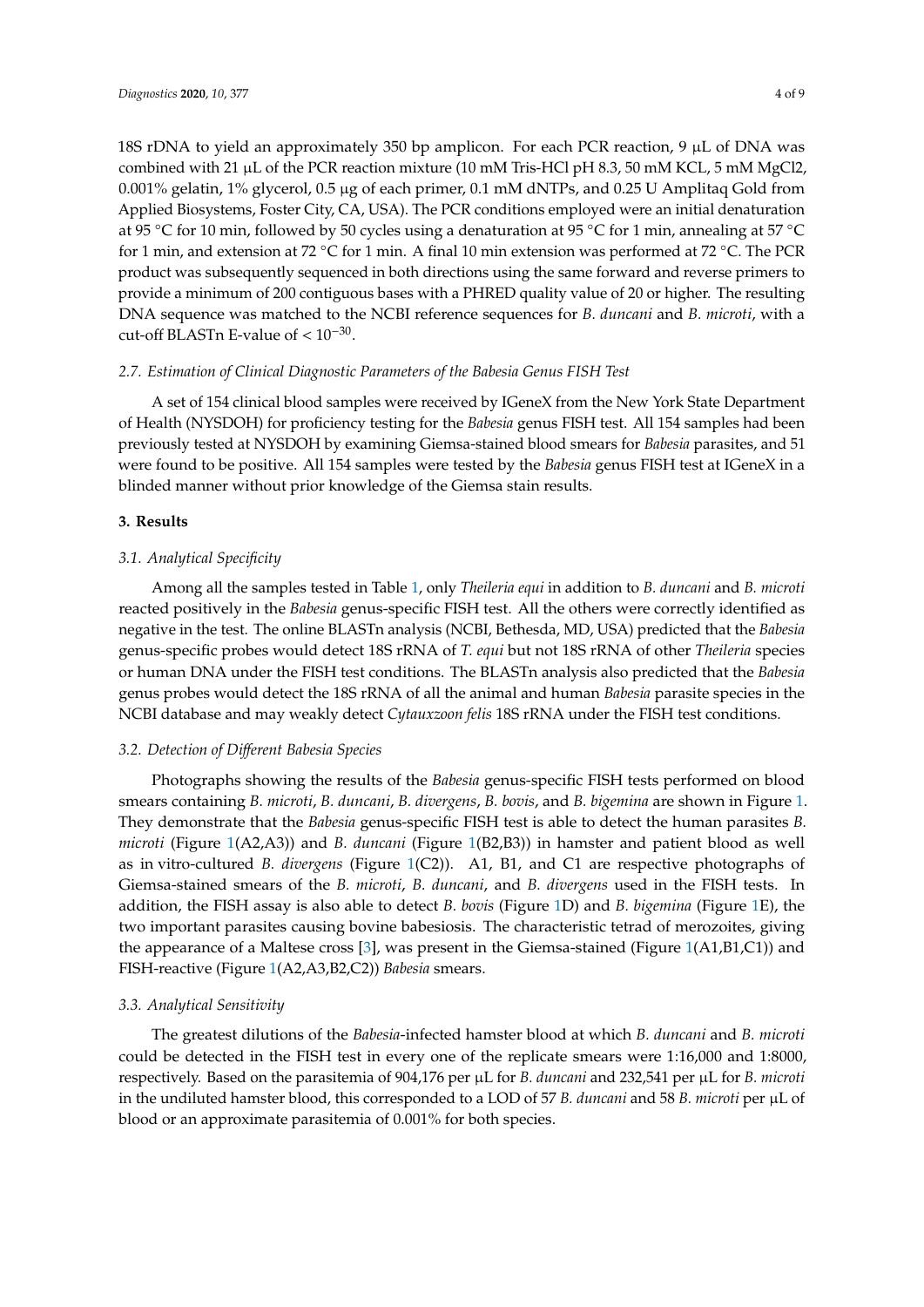#### *3.4. Detection of B. duncani and B. microti in Clinical Blood Samples*

DNA sequencing showed that of the 44 randomly selected US clinical blood samples that were positive in the *Babesia* genus FISH test, 21 were infected with *B. duncani* and 23 with *B. microti*. Coinfections with *B. duncani* and *B. microti* were not observed in the 44 samples.

#### *3.5. Estimated Clinical Diagnostic Parameters of the Babesis Genus FISH Test*

Of the 154 proficiency test clinical blood samples from NYSDOH, 50 were found to be positive in the *Babesia* genus FISH test. Only the same 50 samples and one additional sample (*n* = 51) had been independently found by the NYSDOH to possess *Babesia* parasites on examination of the Giemsa-stained blood smears of all 154 samples. The remaining 103 samples were negative by both Giemsa staining and *Babesia* genus FISH. The clinical parameters of the *Babesia* genus FISH test relative to Giemsa staining estimated from these findings are presented in Table *Diagnostics* **2020** [2.](#page-5-0) , *10*, x FOR PEER REVIEW 5 of 9

<span id="page-4-0"></span>

Figure 1. Photographs showing the results of the Babesia genus-specific FISH test on different Babesia species. A-B. microti; B-B. duncani; C-B. divergens; D-B. bovis; E-B. bigemina with parasite sources described in the Methods and Materials section. Photographs of the parasites stained with Giemsa in described in the Methods and Materials section. Photographs of the parasites stained with Giemsa in the smears used for the FISH tests are shown in the case of *B. microti* (A1), *B. duncani* (B1), and *B. divergens divergens* (**C1**)*.* Fluorescence observed in the corresponding FISH tests on smears from the same (**C1**). Fluorescence observed in the corresponding FISH tests on smears from the same preparations are shown in (A2) for *B. microti*; (B2) for *B. duncani*; (C2) for *B. divergens*. Fluorescence observed in the FISH tests performed on *B. bovis* (D) and *B. bigemina* (E) are also shown. Fluorescence observed in the FISH tests performed on different blood smears from two patient samples received for testing at IGeneX with species confirmed by DNA sequencing are shown in  $(A3)$  for *B*. *microti* and  $(B3)$  for *B*. *duncani*. (**B3**) for *B. duncani*. Photographs were taken at ×1000 magnification. Scale bars represent Photographs were taken at  $\times 1000$  magnification. Scale bars represent approximately 5  $\mu$ m.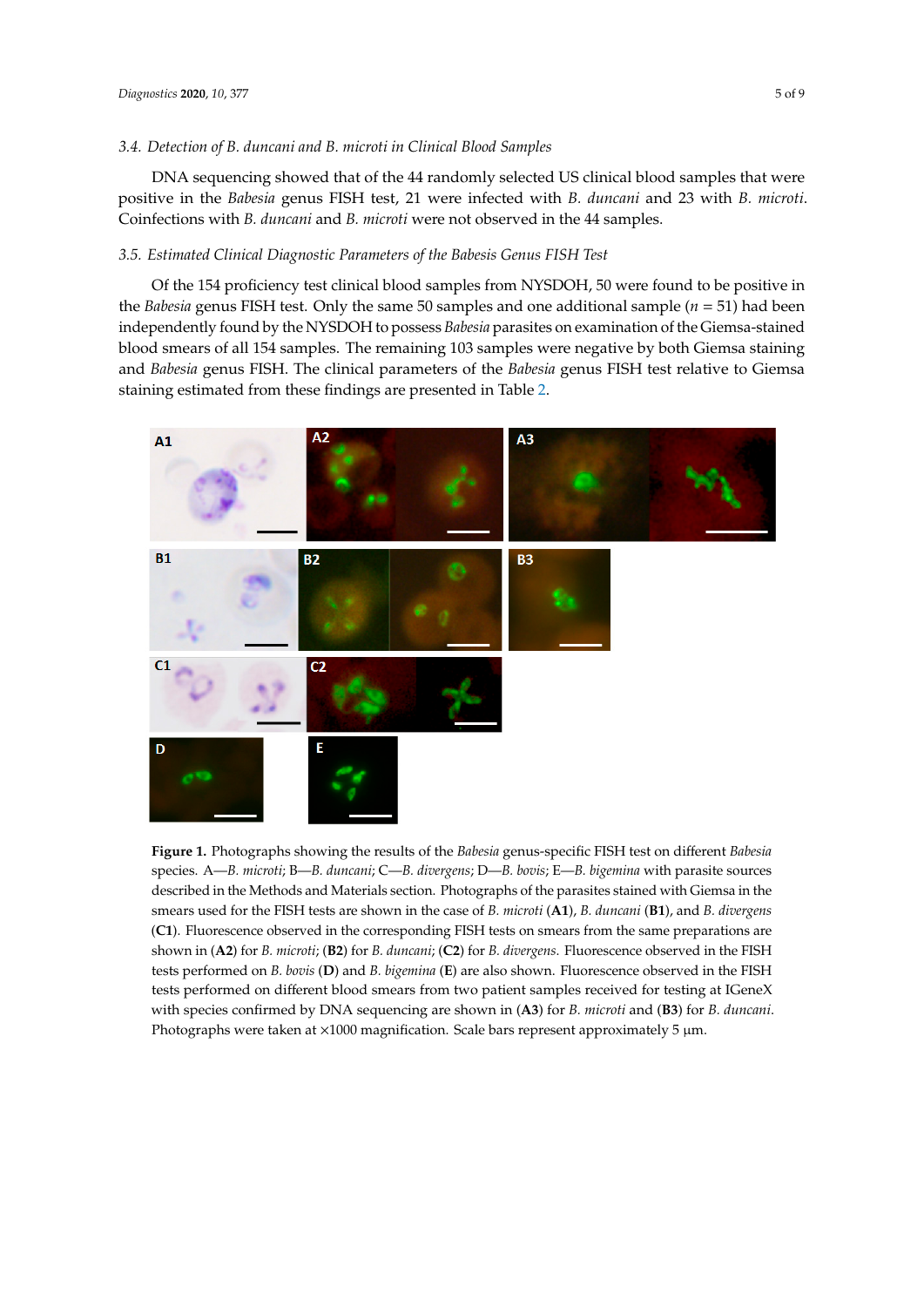<span id="page-5-0"></span>

| <b>FISH</b> | Giemsa |      | <b>Clinical Diagnostic Parameter</b> | Estimate (95% CI) |
|-------------|--------|------|--------------------------------------|-------------------|
|             | $(+)$  | $-1$ | Sensitivity                          | $98\%$ (88-100)   |
| $^{(+)}$    | 50     |      | Specificity                          | 100% (96-100)     |
| $(-)$       |        | 103  | <b>Positive Predictive Value</b>     | $100\%$ (91–100)  |
| Total       | 51.    | 103  | Negative Predictive Value            | 99% (94–100)      |

**Table 2.** Estimated clinical diagnostic parameters for the *Babesia* genus FISH test.

CI—confidence interval.

## **4. Discussion**

*Ixodes* ticks that transmit *Borrelia* species causing Lyme disease and Relapsing Fever can also transmit *Babesia* to humans [\[4,](#page-7-2)[13,](#page-7-12)[14\]](#page-7-13). Babesiosis and borreliosis can present with similar clinical manifestations and occur as coinfections in patients in the US [\[15](#page-7-14)[–19\]](#page-7-15). The clinical symptoms of babesiosis also overlap with those of malaria [\[20\]](#page-8-0). The early intra-erythrocytic stages of human-infecting *Babesia* species in Giemsa or Wright's stained blood smears can be mistaken for the ring and trophozoite stages of *P. falciparum*, and this can lead to misdiagnosis in localities where babesiosis and malaria are co-endemic [\[4\]](#page-7-2). The ability of the *Babesia* genus-specific FISH test to differentiate *Babesia* infections in blood from those caused by *Borrelia*, *Plasmodium* and other pertinent blood-borne pathogens is therefore important for diagnosing babesiosis.

Our findings suggest that the *Babesia* genus-specific FISH test is useful for diagnosing human infections with different *Babesia* species well as *B. bovis* and *B. bigemina* infections in cattle and infections with other *Babesia* species in animals [\[21\]](#page-8-1). The *Theileria* species infecting livestock, with the exception of *T. equi* in horses, are not expected to be positive in the *Babesia* genus-specific FISH test, but additional investigations are needed to firmly establish this. Because *Theileria equi* was until recently classified as *Babesia equi*, it may be phylogenetically closer to *Babesia* than other *Theileria* species, leading to the cross-reactivity observed in the *Babesia* genus-specific FISH test. *Cytauxzoon felis* is a tick-borne apicomplexan parasite that infects felids worldwide and causes severe disease among domestic cats in the US [\[22\]](#page-8-2). The ability of the *Babesia* genus-specific FISH test to differentiate *B. felis* from *C. felis* requires further investigation, because in silico analysis predicts that there may be a weak cross-recognition of *C. felis*.

Serum antibody assays are widely used for diagnosing human and veterinary babesiosis, but the detection of antibodies does not readily distinguish between active and resolved *Babesia* infections [\[1–](#page-7-0)[3\]](#page-7-1). Several types of PCR-based nucleic acid amplification tests for detecting *Babesia* parasites in blood are reported to have a greater sensitivity [\[23](#page-8-3)[,24\]](#page-8-4) than our finding of 57–58 *Babesia* parasites per µL in the *Babesia* genus FISH test. Real-time PCR (RT-PCR) tests are therefore recommended for screening donor blood for babesiosis in endemic areas of the US [\[25](#page-8-5)[,26\]](#page-8-6). FISH tests targeting rRNA discriminate between viable and dead or dying parasites better than PCR tests targeting DNA because RNA is degraded more rapidly than DNA in dying cells [\[9](#page-7-8)[,27\]](#page-8-7), a property that is useful for monitoring the effects of drug treatment. Cost and infrastructure requirements also make FISH tests more practical than PCR-based tests for resource-limited laboratories. A LED/Filter unit (\$3100 from IDFISH, Milpitas, CA, USA), a standard microscope (e.g., Olympus BX41, \$3000, from Olympus, Tokyo, Japan), a 37 ◦C incubator (\$410), and reagents/disposables (\$2.60 per test) are required with minimal maintenance costs for FISH. FISH can be performed on a normal laboratory bench. On the other hand, a RT-PCR machine with analytical software (\$22,500), two biosafety hoods (\$6000), annual maintenance (\$3800), and reagent/disposables (\$3.50 per test) are estimated to be more costly. RT-PCR also requires a dedicated work area.

The *Babesia* genus FISH test allows the direct visualization of the important human parasites causing babesiosis in the US, viz. *B. microti*, *B. duncani* and *B. divergens* [\[1](#page-7-0)[–4\]](#page-7-2), as well as the bovine parasites *B. bigemina* and *B. bovis* [\[21\]](#page-8-1). In silico analysis suggests that the test will also detect other known species of *Babesia* that infect humans and animals worldwide. The FISH test reproducibly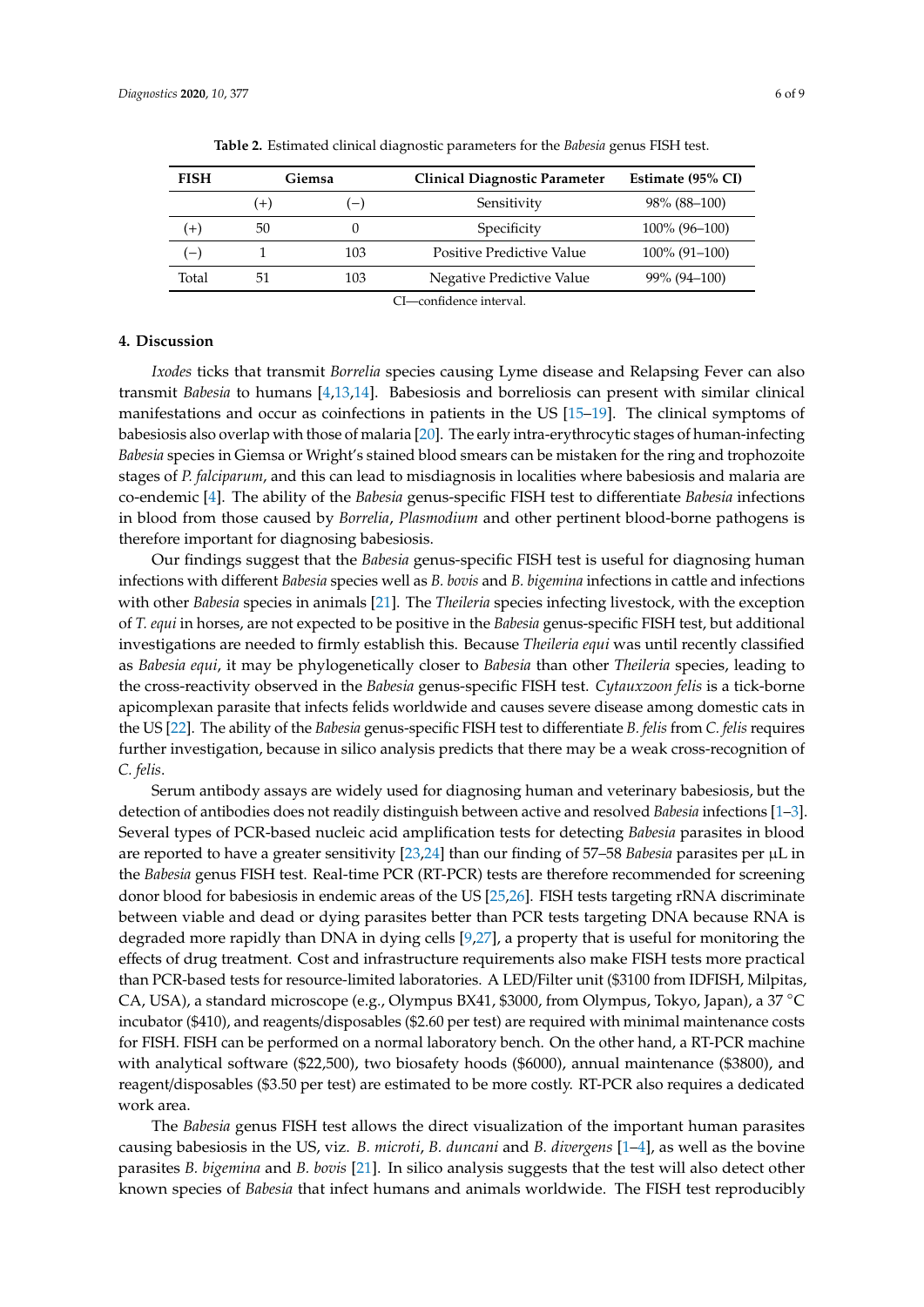detects parasitemias as low as 57–58 *Babesia* parasites per µL or about 0.001%, and showed congruent results with a qPCR test performed independently in a different laboratory [\[24\]](#page-8-4). The analytical sensitivities in the *Babesia* genus FISH test for *B. duncani* and *B. microti* are comparable to those in FISH tests for *P. falciparum* (55–62 parasites per µL), *P. vivax* (56–59 parasites per µL), and *P. knowlesi* (61–84 parasites per µL), which were better than the examination of the corresponding Giemsa-stained blood smears [\[9](#page-7-8)[,10\]](#page-7-9).

Results with clinical samples estimate a clinical sensitivity, specificity, positive predictive value, and negative predictive value of 98%, 100%, 100%, and 99% respectively for the *Babesia* genus FISH test in comparison to independent detection by Giemsa staining. It is possible that the one sample positive by Giemsa staining at the NYSDOH but not by the FISH test at IGeneX may have been due to the presence of dead or dying parasites as a result of immune damage or drug treatment, but this could also have been a missed detection of low numbers of live parasites by FISH. Investigations into many different types of well-characterized clinical samples are needed to further establish the clinical diagnostic parameters of the *Babesia* genus FISH test.

The *Babesia* genus FISH test, like the similar FISH tests for malaria [\[9](#page-7-8)[,10\]](#page-7-9) and tuberculosis [\[11](#page-7-10)[,12\]](#page-7-11), provides a result in less than 2 h, detects only live parasites, requires minimal technical expertise and equipment, needs only an LED/filter unit attached to a standard light microscope for visualizing fluorescence, and utilizes stable reagents that do not require refrigeration. As nucleic acid amplification by PCR is not involved, the FISH test is not affected by interference from PCR inhibitors present in some clinical samples [\[28\]](#page-8-8). FISH using oligodeoxynucleotides to target rRNA was first shown in 1989 to distinguish closely related bacteria with appropriately-targeted probes labeled with different fluorescent dyes [\[29\]](#page-8-9). The development of species-specific FISH tests to distinguish different *Babesia species* in the manner shown possible for differentiating pathogen species in FISH tests for malaria [\[9,](#page-7-8)[10\]](#page-7-9) and tuberculosis [\[11](#page-7-10)[,12\]](#page-7-11) will be useful. Preliminary findings suggest that this may be possible for *Babesia venatorum* in China [\[30\]](#page-8-10) as well as *B. microti* and *B. duncani* in the USA [\[31\]](#page-8-11), but further investigations are required to confirm the species specificity of the respective probes.

# **5. Conclusions**

The *Babesia* genus-specific FISH test has advantages that make it a useful supplement to the panel of tests currently available for the laboratory diagnosis of human babesiosis as well as babesiosis in pets and livestock.

**Author Contributions:** J.S.S.: supervision and investigation; O.M., E.C., A.P. and J.S.S.: investigation; R.I.H. writing—review and editing; A.D.A.: parasite material provision; J.S.S. and R.R.: interpretation and writing original draft. All authors read and approved the final manuscript.

**Funding:** This research received no external funding.

**Conflicts of Interest:** J.S.S. owns stock and is chief executive of IGeneX and scientific director of IDFISH; R.R. is an affiliate of IDFISH; O.M., E.C., and A.P. are employees at IGeneX and IDFISH.

**Ethics Statement:** Retrospective analysis of de-identified clinical test results and use of leftover de-identified sera that would otherwise have been discarded does not require institutional review board approval or consent from patients in the US. Infection of of animals with *Babesia* was approved by the respective IACUCs at University of Cincinnati (A3446-01 of 20-11-2018) and Washington State University (03330 of 2013). Approval was also granted to use archived de-identified *Plasmodium*-infected patient blood that would otherwise have been discarded by the respective IRBs at Kasturba Medical College, Mangalore, India and the Kenya Medical Research Institute/Walter Reed project, Kisumu, Kenya.

**Disclaimer:** The views expressed are those of the authors and do not represent the views of the Tick-Borne Disease Working Group of the US Department of Health and Human Services or the United States Government.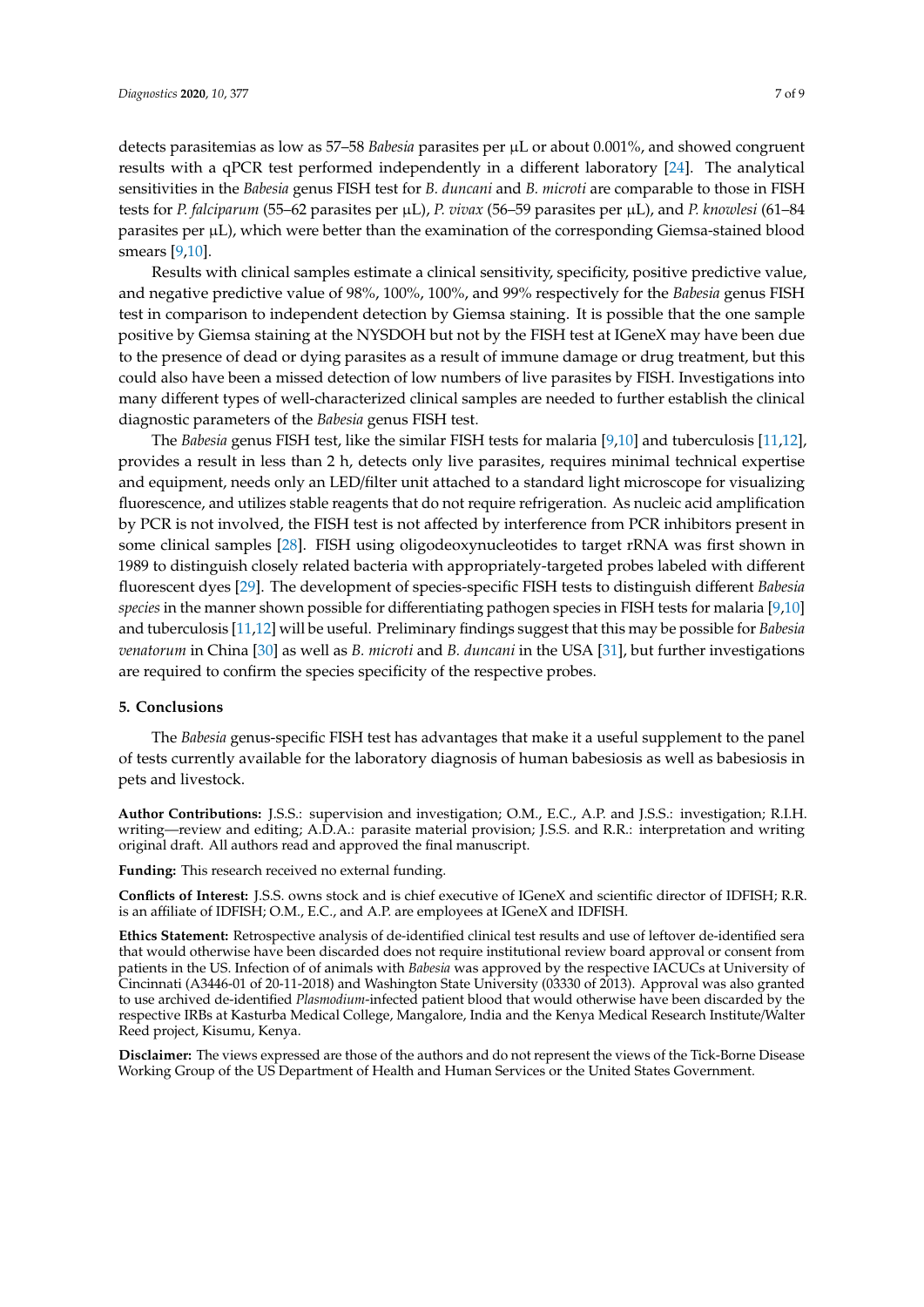# **References**

- <span id="page-7-0"></span>1. Vannier, E.; Gewurz, B.E.; Krause, P.J. Human babesiosis. *Infect. Dis. Clin. N. Am.* **2008**, *22*, 469–488. [\[CrossRef\]](http://dx.doi.org/10.1016/j.idc.2008.03.010)
- <span id="page-7-4"></span>2. Ord, R.L.; Lobo, C.A. Human babesiosis: Pathogens, prevalence, diagnosis and treatment. *Curr. Clin. Microbiol. Rep.* **2015**, *2*, 173–181. [\[CrossRef\]](http://dx.doi.org/10.1007/s40588-015-0025-z)
- <span id="page-7-1"></span>3. Krause, P.J. Human babesiosis. *Int. J. Parasitol.* **2019**, *49*, 165–174. [\[CrossRef\]](http://dx.doi.org/10.1016/j.ijpara.2018.11.007)
- <span id="page-7-2"></span>4. Centers for Disease Control and Prevention. Parasites—Babesiosis. 2020. Available online: https://[www.cdc.](https://www.cdc.gov/parasites/babesiosis/index.html) gov/parasites/babesiosis/[index.html](https://www.cdc.gov/parasites/babesiosis/index.html) (accessed on 7 May 2020).
- <span id="page-7-3"></span>5. Brennan, M.B.; Herwaldt, B.L.; Kazmierczak, J.J.; Weiss, J.W.; Klein, C.L.; Leith, C.P.; He, R.; Oberley, M.J.; Tonnetti, L.; Wilkins, P.P.; et al. Transmission of *Babesia microti* parasites by solid organ transplantation. *Emerg. Infect. Dis.* **2016**, *22*, 1869–1876. [\[CrossRef\]](http://dx.doi.org/10.3201/eid2211.151028)
- <span id="page-7-5"></span>6. Conrad, P.A.; Kjemtrup, A.; Carreno, R.A.; Thomford, J.; Wainwright, K.; Eberhard, M.; Quick, R.; Telford, S.R., III; Herwaldt, B.L. Description of *Babesia duncani* n. sp. (Apicomplexa: Babesiidae) from humans and its differentiation from other piroplasms. *Int. J. Parasitol.* **2006**, *36*, 779–789. [\[CrossRef\]](http://dx.doi.org/10.1016/j.ijpara.2006.03.008) [\[PubMed\]](http://www.ncbi.nlm.nih.gov/pubmed/16725142)
- <span id="page-7-7"></span>7. Swei, A.; O'Connor, K.E.; Couper, L.I.; Thekkiniath, J.; Conrad, P.A.; Padgett, K.A.; Burns, J.; Yoshimizu, M.H.; Gonzales, B.; Munk, B.; et al. Evidence for transmission of the zoonotic apicomplexan parasite *Babesia duncani* by the tick *Dermacentor albipictus*. *Int. J. Parasitol.* **2019**, *49*, 95–103. [\[CrossRef\]](http://dx.doi.org/10.1016/j.ijpara.2018.07.002) [\[PubMed\]](http://www.ncbi.nlm.nih.gov/pubmed/30367862)
- <span id="page-7-6"></span>8. Scott, J.D.; Scott, C.M. Human babesiosis caused by *Babesia duncani* has widespread distribution across Canada. *Healthcare* **2018**, *6*, 49. [\[CrossRef\]](http://dx.doi.org/10.3390/healthcare6020049) [\[PubMed\]](http://www.ncbi.nlm.nih.gov/pubmed/29772759)
- <span id="page-7-8"></span>9. Shah, J.; Mark, O.; Weltman, H.; Barcelo, N.; Lo, W.; Wronska, D.; Kakkilaya, S.; Rao, A.; Bhat, S.T.; Sinha, R.; et al. Fluorescence in situ hybridization (FISH) assays for diagnosing malaria in endemic areas. *PLoS ONE* **2015**, *10*, e0136726.
- <span id="page-7-9"></span>10. Shah, J.; Poruri, A.; Mark, O.; Khadilka, U.; Mohring, F.; Moon, R.W.; Ramasamy, R. A dual colour fluorescence in situ hybridization (FISH) assay for identifying the zoonotic malaria parasite *Plasmodium knowlesi* with a potential application for the specific diagnosis of knowlesi malaria in peripheral-level laboratories of Southeast Asia. *Parasites Vectors* **2017**, *10*, 342. [\[CrossRef\]](http://dx.doi.org/10.1186/s13071-017-2273-7)
- <span id="page-7-10"></span>11. Shah, J.; Weltman, H.; Narciso, P.; Murphy, C.; Poruri, A.; Baliga, S.; Sharon, L.; York, M.; Cunningham, G.; Miller, S.; et al. Dual color fluorescence in situ hybridization (FISH) assays for detecting *Mycobacterium tuberculosis* and *Mycobacterium avium* complexes and related pathogens in cultures. *PLoS ONE* **2017**, *12*, e0174989. [\[CrossRef\]](http://dx.doi.org/10.1371/journal.pone.0174989)
- <span id="page-7-11"></span>12. Baliga, S.; Murphy, C.; Sharon, L.; Shenoy, S.; Biranthabail, D.; Weltman, H.; Miller, S.; Ramasamy, R.; Shah, J. Rapid method for detecting and differentiating *Mycobacterium tuberculosis* complex and non-tuberculous mycobacteria in sputum by fluorescence in situ hybridization with DNA probes. *Int. J. Infect. Dis.* **2018**, *75*, 1–7. [\[CrossRef\]](http://dx.doi.org/10.1016/j.ijid.2018.07.011)
- <span id="page-7-12"></span>13. Centers for Disease Control and Prevention. Tick-Borne Relapsing Fever (TBRF). 2015. Available online: https://www.cdc.gov/[relapsing-fever](https://www.cdc.gov/relapsing-fever/index.html)/index.html (accessed on 2 April 2020).
- <span id="page-7-13"></span>14. Centers for Disease Control and Prevention. Lyme Disease. 2015. Available online: https://[www.cdc.gov](https://www.cdc.gov/lyme/index.html)/ lyme/[index.html](https://www.cdc.gov/lyme/index.html) (accessed on 2 April 2020).
- <span id="page-7-14"></span>15. Dunn, J.M.; Krause, P.J.; Davis, S.; Vannier, E.G.; Fitzpatrick, M.C.; Rollend, L.; Belperron, A.A.; States, S.L.; Stacey, A.; Bockenstedt, L.K.; et al. *Borrelia burgdorferi* promotes the establishment of *Babesia microti* in the northeastern United States. *PLoS ONE* **2014**, *9*, e115494. [\[CrossRef\]](http://dx.doi.org/10.1371/journal.pone.0115494) [\[PubMed\]](http://www.ncbi.nlm.nih.gov/pubmed/25545393)
- 16. Hersh, M.H.; Ostfeld, R.S.; McHenry, D.J.; Tibbetts, M.; Brunner, J.L.; Killilea, M.E.; LoGiudice, K.; Schmidt, K.A.; Keesing, F. Co-Infection of blacklegged ticks with *Babesia microti* and *Borrelia burgdorferi* is higher than expected and acquired from small mammal hosts. *PLoS ONE* **2014**, *9*, e99348. [\[CrossRef\]](http://dx.doi.org/10.1371/journal.pone.0099348)
- 17. Diuk-Wasser, M.A.; Vannier, E.; Krause, P.J. Coinfection by *Ixodes* tick-borne pathogens: Ecological, epidemiological, and clinical consequences. *Trends. Parasitol.* **2016**, *32*, 30–42. [\[CrossRef\]](http://dx.doi.org/10.1016/j.pt.2015.09.008) [\[PubMed\]](http://www.ncbi.nlm.nih.gov/pubmed/26613664)
- 18. Djokic, V.; Primus, S.; Akoolo, L.; Chakraborti, M.; Parveen, N. Age-related differential stimulation of immune response by *Babesia microti* and *Borrelia burgdorferi* during acute phase of infection affects disease severity. *Front. Immunol.* **2018**, *9*, 2891. [\[CrossRef\]](http://dx.doi.org/10.3389/fimmu.2018.02891) [\[PubMed\]](http://www.ncbi.nlm.nih.gov/pubmed/30619263)
- <span id="page-7-15"></span>19. Primus, S.; Akoolo, L.; Schlachter, S.; Gedroic, K.; Rojtman, A.D.; Parveen, N. Efficient detection of symptomatic and asymptomatic patient samples for *Babesia microti* and *Borrelia burgdorferi* infection by multiplex qPCR. *PLoS ONE* **2018**, *13*, e0196748. [\[CrossRef\]](http://dx.doi.org/10.1371/journal.pone.0196748) [\[PubMed\]](http://www.ncbi.nlm.nih.gov/pubmed/29746483)